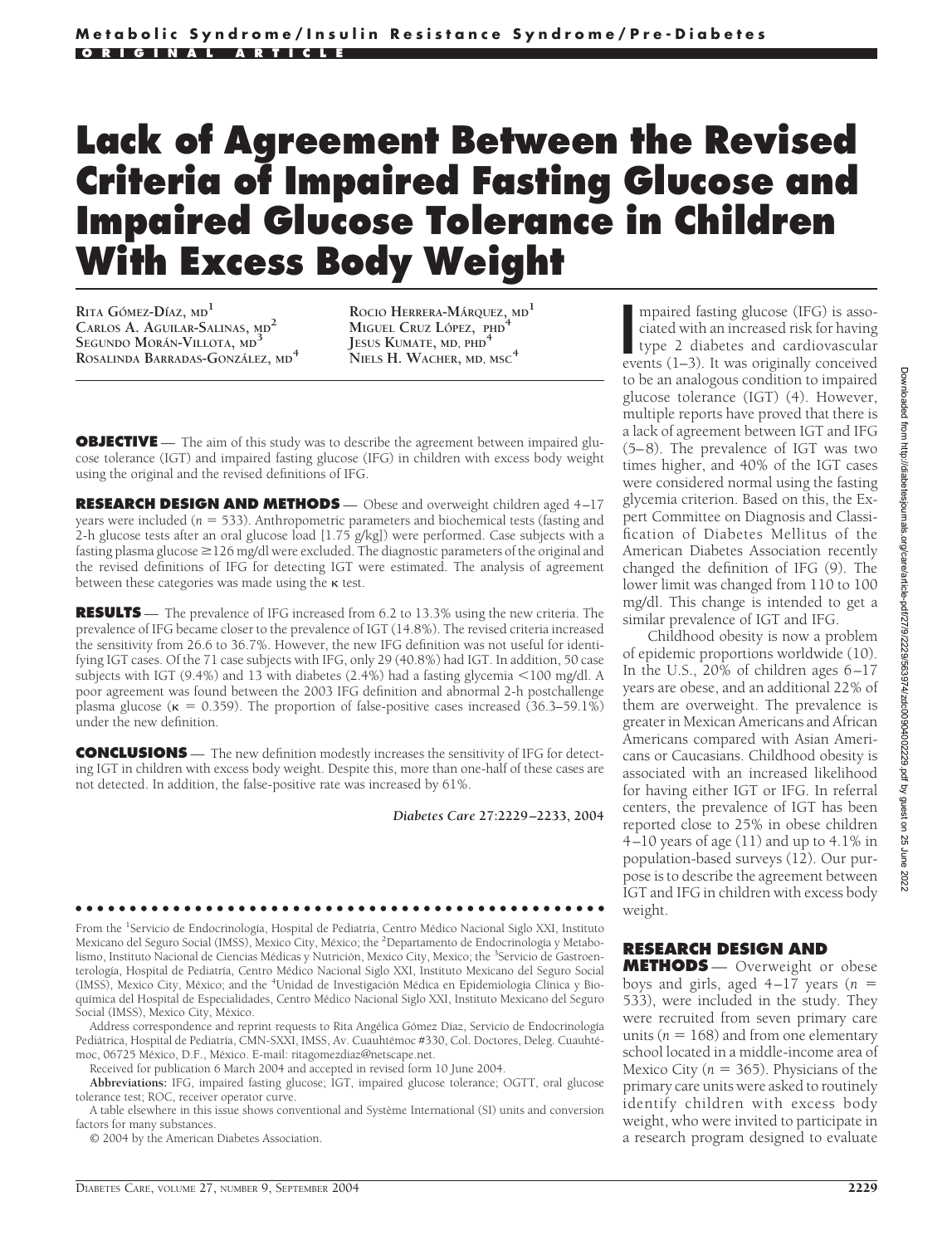| Table 1-Characteristics of the participants |  |
|---------------------------------------------|--|
|                                             |  |

|                                 | Overweight      | Obesity         | Total            | $\boldsymbol{P}$ |
|---------------------------------|-----------------|-----------------|------------------|------------------|
| $n(\%)$                         | 105(19.7)       | 428 (80.3)      | 533 (100)        |                  |
| Age (years)                     | $9.44 \pm 2.3$  | $9.78 \pm 2.4$  | $9.71 \pm 2.3$   | 0.2              |
| Sex (boys/girls)                | 35/70           | 226/202         | 261/272          | < 0.001          |
| Weight (kg)                     | $37.8 \pm 11.8$ | $52.1 \pm 17$   | $49.3 \pm 17.1$  | < 0.001          |
| Height (cm)                     | $132 \pm 12$    | $140 \pm 14$    | $138 \pm 14$     | < 0.001          |
| BMI $(kg/m2)$                   | $20.8 \pm 4.1$  | $25.6 \pm 4.2$  | $24.7 \pm 4.6$   | < 0.001          |
| Waist circumference (cm)        | $71.6 \pm 9.8$  | $78.5 \pm 13$   | $77.2 \pm 13.3$  | < 0.001          |
| Hip circumference (cm)          | $81.4 \pm 10.3$ | $86.7 \pm 13.2$ | $85.7 \pm 12.9$  | < 0.001          |
| Systolic blood pressure (mmHg)  | $100 \pm 10$    | $103 \pm 12.9$  | $102.4 \pm 12.4$ | 0.03             |
| Diastolic blood pressure (mmHg) | $69.6 \pm 8.5$  | $72.6 \pm 9.1$  | $72 \pm 9$       | 0.003            |
| Fasting plasma glucose (mg/dl)  | $92.4 \pm 7.9$  | $93.7 \pm 8.2$  | $93.4 \pm 8.2$   | 0.16             |
| 2-h plasma glucose (mg/dl)      | $105 \pm 34$    | $112 \pm 37$    | $111 \pm 36$     | 0.10             |

Data are means  $\pm$  SD.

the effect of metformin on inflammatory markers in IGT children. In addition, all regular students from the first to sixth grade were evaluated for excess body weight and invited to participate in the same research program. Informed consent was obtained from both the children and their parents or guardians. The Ethics and Research Committee of the Hospital de Pediatria of the Centro Médico Nacional approved the study.

All case subjects came to the clinic after a 12-h overnight fast for a clinical examination (body weight, height, and waist-to-hip circumference) and biochemical tests (fasting and 2-h glucose measurement after an oral glucose load [1.75 g/kg maximum, 75 g in water]). All tests were done between 8:00 and 10:00 A.M. A fasting plasma glucose ≥126 mg/dl was considered an exclusion criterion. A structured interview was conducted. A questionnaire was used to obtain information on demographic and socioeconomic aspects. Anthropometric measurements were done. Participants removed their shoes and upper garments. Body weight was measured on a 140-kg capacity floor scale with the child standing in the center of the scale. Height was obtained using the floor scale's stadiometer with the child standing in the center of the scale. Height was measured to the nearest 0.5 cm. Body weight was measured to the nearest 0.1 kg. The BMI was calculated as weight (kg) divided by height (m<sup>2</sup>). Abdominal circumference was measured to the nearest 0.1 cm at the level of the greatest frontal extension of the abdomen between the bottom of the rib cage and the top of the iliac crest. The

equipment was regularly calibrated using reference samples provided by the manufacturer.

## Definitions

Overweight was defined as a  $BMI > 85th$ percentile for children of the same age and sex, according to the tables of the Center for Disease Control and Prevention. Obesity was defined as a BMI $>$ 95th percentile (13).

IFG was defined using either the 1997 (110–125 mg/dl) or the 2003 definitions (100 –125 mg/dl). IGT was defined as a 2-h plasma glucose concentration between 140 and 199 mg/dl during the oral glucose tolerance test (OGTT).

# Statistical analysis

Data are presented as means  $\pm$  SD or percentages. Sensitivity, specificity, positive predictive value, false-negative rate, and false-negative rate for the original and the revised definitions of IFG for detecting IGT were estimated as described by Daly and Geoffrey (14). The analysis of agreement between these conditions was made using the  $\kappa$  test (15). The resultant coefficient gives values between  $-1$  and 1. The nearest value to 1 indicates a perfect agreement. A value  $\leq 0.6$  is indicative of a nonsignificant agreement between two variables. The negative likelihood ratio was calculated to estimate the odds of missing an abnormal glucose response during the OGTT with the original and the revised definitions of IFG (13). It is defined as  $(1 -$  sensitivity)/specificity. Multiple regression analysis was made to identify factors associated with abnormal

2-h postchallenge plasma glucose. Receiver operator curve (ROC) analysis was used to identify the threshold values of the factors associated with IGT, with the higher likelihood to be found in IGT cases. The selected cutoff points were those closest to the left corner of the ROC graph. The analysis was done using the SPSS program version 10 for Windows (SPSS, Chicago).

**RESULTS** — The clinical characteristics of the participants are shown in Table 1. Children who were either overweight  $(n = 105, 19.9\%)$  or obese  $(n = 428,$ 81.1%) composed the study sample. Eighty-one percent  $(n = 435)$  were aged between 6 and 11 years. All case subjects completed the 2-h OGTT  $(n = 533)$ . Case subjects with a fasting plasma glucose  $\geq$ 126 mg/dl were not included in this report.

The prevalence of IFG using the 2003 criterion was  $13.3\%$  ( $n = 71$ ). This rate is significantly higher compared with that obtained with the 1997 definition (6.2%,  $n = 33$ ,  $P < 0.001$ ). The prevalence of IFG using the new definition was closer to the percentage of case subjects with IGT (14.8%). Despite this, the new criterion missed 63 case subjects (11.6%) who had an abnormal glucose tolerance test.

The agreement between tests is shown in Table 2. The new IFG definition is not useful to identify IGT cases. Of the 71 case subjects with IFG, only 29 (40.8%) had IGT; diabetes was diagnosed in 11 case subjects (15.5%), and a normal glucose response during the OGTT was observed in the remaining 31 case subjects (43.7%). In addition, 63 case sub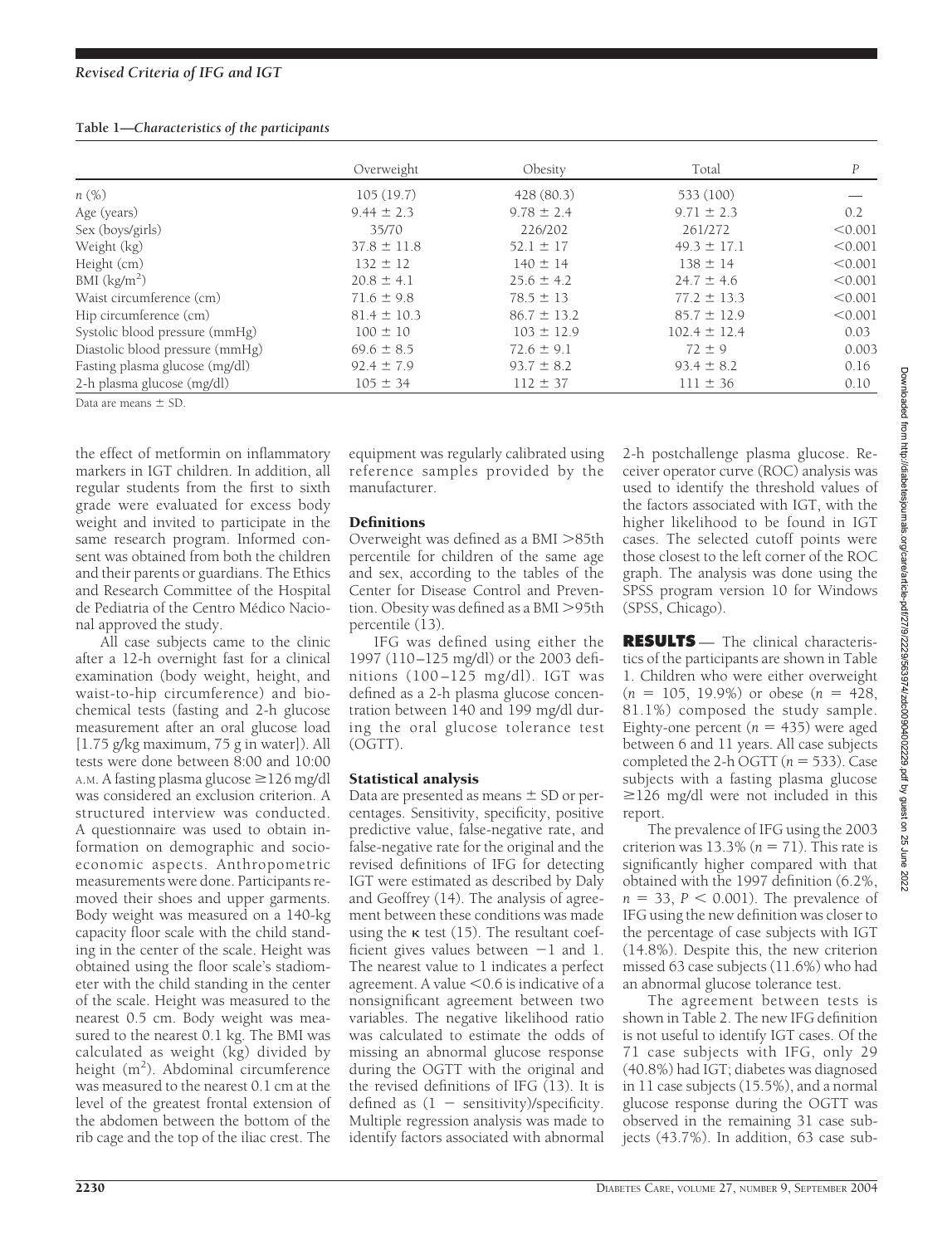**Table 2—***Agreement between either the 1997 or the 2003 definitions of IFG and abnormal glucose response during the OGTT*

|                                                               | OGTT       |           |          |            |
|---------------------------------------------------------------|------------|-----------|----------|------------|
|                                                               | Normal     | IGT       | Diabetes | Total      |
| 1997 definition (fasting plasma<br>glucose $110-125.9$ mg/dl) |            |           |          |            |
| Normal                                                        | 423 (79.4) | 58 (10.9) | 19(3.6)  | 500 (93.8) |
| IFG                                                           | 7(1.3)     | 21(3.9)   | 5(0.9)   | 33(6.1)    |
| Total                                                         | 430 (80.7) | 79(14.8)  | 24(4.5)  | 533 (100)  |
| 2003 definition (fasting plasma<br>glucose 100–125.9 mg/dl)   |            |           |          |            |
| Normal                                                        | 399 (74.9) | 50(9.4)   | 13(2.4)  | 462(86.6)  |
| <b>IFG</b>                                                    | 31(5.8)    | 29(5.4)   | 11(2.1)  | 71(13.3)   |
| Total                                                         | 430 (80.7) | 79(14.8)  | 24(4.5)  | 533 (100)  |

Data are *n* (%).

jects with abnormal 2-h postchallenge plasma glucose (IGT  $[n = 50, 9.4\%]$  or diabetes  $[n = 13, 2.4\%]$ ) had a fasting glycemia  $<$ 100 mg/dl. The  $\kappa$  index was 0.359 for the revised version; this rate was slightly better than that found with the original criteria ( $\kappa = 0.319$ ). However, both estimates indicate a poor agreement between the IFG definitions and abnormal 2-h postchallenge plasma glucose. This was a consistent observation even when analyzing subsets of the population (overweight and obese case subjects or between sexes).

The 2003 definition of IFG increased the likelihood of detecting cases with abnormal 2-h postchallenge plasma glucose. As stated previously, lowering the threshold from 110 to 100 mg/dl almost doubled the prevalence of IFG; 38 additional abnormal cases were detected. The revised IFG criteria allowed the detection of 14 cases with abnormal glucose tolerance (8 with IGT and 6 with diabetes). However, 24 of the 38 additionally detected case subjects had a normal 2-h postchallenge glycemia. The sensitivity, specificity, positive predictive rate, falsepositive rate, and false-negative rate for the diagnosis of either abnormal 2-h postchallenge plasma glucose or IGT for the original or the revised IFG criteria are shown in the Table 3. The revised criteria increased the sensitivity from 25.2 to 38.8% for the diagnosis of abnormally high 2-h postchallenge plasma glucose. This change reduced the odds of leaving undiagnosed a case with abnormal glucose tolerance (negative likelihood ratio) from 0.75 to 0.69. Thus, the revised criteria of IFG lowered by 13% the number

of cases with abnormal 2-h postchallenge plasma glucose missed by the 1997 definition, but this is far from the negative likelihood ratio that assures that, by diagnosing IFG, we can be sure that the presence of IGT is not missed (i.e.,  $< 0.1$ ).

Finally, we assessed if the information from other clinical data could help to improve the diagnostic proficiency of the new criteria. Conditions associated with abnormal 2-h postchallenge plasma glucose were identified using a multiple regression analysis. The BMI and the diastolic blood pressure were the only significant variables included in the model  $(r^2 = 0.16, P = 0.002)$ . ROCs were constructed to identify the BMI and diastolic blood pressure values most likely to identify a case with abnormal 2-h postchallenge plasma glucose. The corresponding values were  $26 \text{ kg/m}^2$  for the BMI and 70 mmHg for the diastolic blood pressure. However, the inclusion of these factors did not improve the diagnostic proficiency of the revised IFG definition (specificity 18.6%, positive likelihood ratio 1.15, and negative likelihood ratio 0.313).

**CONCLUSIONS** — Screening for dyslipidemias, arterial hypertension, and abnormal glucose metabolism has become a routine procedure in children and adolescents with excess body weight (16). The most common abnormality of carbohydrate metabolism is IGT. However, its diagnosis is frequently missed in children because of the labor-intensive nature of the OGTT. In 1997, the concept of IFG was created as an analogous category to IGT based on fasting plasma glucose. However, multiple reports have shown that these categories are not equivalent; IFG had a lower sensitivity for predicting diabetes than IGT, and the prevalence of IFG was almost one-half that of IGT (17). Our results are a clear example of these limitations. The prevalence of IFG was remarkably lower (6.1 vs. 14.8%, *P* 0.001), and the agreement between IFG and IGT was poor. Our results are similar to those reported in Mexican adults (5); thus, the unsatisfactory diagnostic proficiency of IFG to detect IGT cases is ob-

**Table 3 —***Sensitivity, specificity, positive predictive value, negative predictive value, falsepositive ratio, false-negative ratio, positive and negative likelihood ratios, and precision for the diagnosis of either abnormal glucose tolerance during the OGTT or IGT for the 1997 or the 2003 IFG criteria*

|                               | Abnormal 2-h<br>postchallenge<br>plasma glucose<br>(diabetes and IGT) |                  | <b>IGT</b>       |                  |
|-------------------------------|-----------------------------------------------------------------------|------------------|------------------|------------------|
|                               | 1997<br>criteria                                                      | 2003<br>criteria | 1997<br>criteria | 2003<br>criteria |
| Sensitivity (%)               | 25.2                                                                  | 38.8             | 26.6             | 36.7             |
| Specificity (%)               | 98.3                                                                  | 92.8             | 97.3             | 90.7             |
| Positive predictive value (%) | 78.7                                                                  | 56.3             | 63.6             | 40.8             |
| Negative predictive value (%) | 84.6                                                                  | 86.3             | 88.4             | 89.1             |
| False-negative test $(\%)$    | 15.4                                                                  | 13.6             | 11.6             | 10.8             |
| False-positive test $(\%)$    | 21.2                                                                  | 43.6             | 36.3             | 59.1             |
| Positive likelihood ratio     | 14.8                                                                  | 5.38             | 9.84             | 3.96             |
| Negative likelihood ratio     | 0.76                                                                  | 0.65             | 0.75             | 0.69             |
| Precision (%)                 | 84.2                                                                  | 82.3             | 86.8             | 82.7             |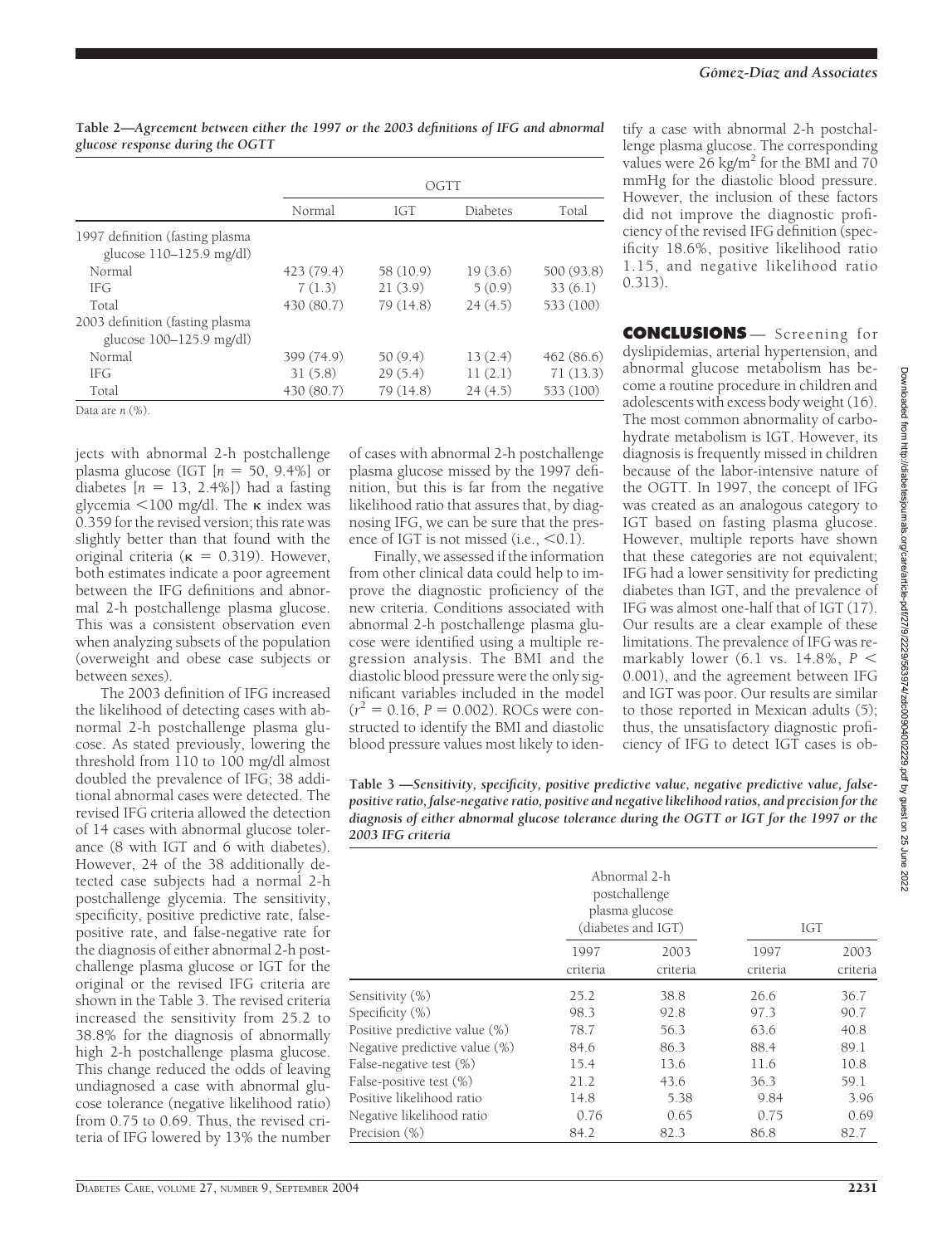served in both children and adults. Several recent reports show that treatment of IGT reduces the incidence of diabetes and cardiovascular complications; these new data (18–20) support the need for a more accurate method for detecting IGT.

In 2003, the IFG definition was changed to overcome the limitations described above: the lower limit was decreased to 100 mg/dl. This threshold was selected based on an ROC analysis (9). The decision was also based on strong epidemiological data suggesting that case subjects with fasting plasma glucose 100–109 mg/dl may be at a higher risk for developing diabetes than those with a level below 100 mg/dl and the need to equalize the prevalence of IGT and IFG (21). In our patients, the 2003 definition increases the sensitivity of IFG to detect cases with IGT. The revised criteria enhance the sensitivity from 26.6 to 36.7% for the diagnosis of IGT. Also, the prevalence of IGT and IFG was equalized (14.8 vs. 13.3%, respectively). However, some negative aspects of the new definition should be mentioned. The new criterion is still far from being equivalent to IGT. Only 40.8% of the IFG cases also had IGT. Also, the overall precision of IFG for detecting IGT was decreased because the proportion of false-positive cases increased (36.3–59.1%). Furthermore, the new IFG criteria still failed to detect 61.1% of the cases with abnormal 2-h postchallenge plasma glucose. Regretfully, information obtained from other clinical data did not help to improve the diagnostic proficiency of the test.

The new definition has received criticisms because the IFG prevalence rises from 6.7 to 24.1% in adults (22,23). Legitimate concerns have been expressed about detecting cases with a low likelihood of having diabetes sometime in their lives. The use of a second test (i.e., the OGTT) for confirming the presence of an abnormal glucose tolerance may overcome this criticism. This strategy has been discussed previously by several authors (24) and is recommended by European guidelines (25).

A limitation of this study is the assessment of the OGTT only once. The variability of the OGTT results may cause random misclassification of some cases. In a study with a small group of obese children, Sinha et al. (11) reported that the reproducibility of the OGTT is acceptable. If this finding is confirmed in additional studies, the OGTT can reliably detect the presence of IGT. The diagnosis may be of greater importance in children and adolescents than in other age-groups. Because type 2 diabetes is the tip of the iceberg of insulin resistance in pediatric populations, studying IGT is necessary for the detection of affected cases.

In conclusion, the new definition modestly increases the sensitivity of IFG for detecting cases with either IGT or abnormal postchallenge plasma glucose in children with excess body weight. However, more than one-half of those cases are not detected despite the lower threshold. In addition, the false-positive rate was increased by 61%. Thus, fasting plasma glucose and the 2-h postchallenge plasma glucose may be considered complementary tests for diagnosis of diabetes and glucose intolerance in children with fasting plasma glucose  $\leq$ 126 mg/dl.

### **References**

- 1. Fuller JH, Shipley MJ, Rose G, Jarret RJ, Keen H: Coronary heart disease risk and impaired glucose tolerance: the Whitehall Study. *Lancet* 1:1373–1376, 1980
- 2. Jarret RJ: The cardiovascular risk associated with impaired glucose tolerance. *Diabet Med* 13:S15–S19, 1996
- 3. Shaw JE, Zimmet PZ, de Courten M, Dowse GK, Chitson P, Gareeboo H, Hemraj F, Fareed D, Tuomilehto J, Alberti KG: Impaired fasting glucose or impaired glucose tolerance: what best predicts future diabetes in Mauritius? *Diabetes Care* 22: 399–402, 1999
- 4. The Expert Committee on Diagnosis and Classification of Diabetes Mellitus: Report of the Expert Committee on the Diagnosis and Classification of Diabetes Mellitus. *Diabetes Care* 20:1183–1197, 1997
- 5. Gómez-Pérez FJ, Aguilar-Salinas CA, López-Alvarenga JC, Guillen LE, Wong B, Rull JA: Lack of agreement between the World Health Organization category of impaired glucose tolerance and the American Diabetes Association category of impaired fasting glucose. *Diabetes Care* 21: 1886–1888, 1998
- 6. Harris MI, Eastman RC, Cowie CC, Flegal KM, Eberhardt MS: Comparison of diabetes diagnostic categories in the U.S. population according to 1997 American Diabetes Association and 1980 –1985 World Health Organization diagnostic criteria.*Diabetes Care* 20:1859–1862, 1997
- 7. Perry RC, Baron AD: Impaired glucose tolerance: why is it not a disease? *Diabetes Care* 22:883–885, 1999
- 8. De Vegt F, Dekker J, Stehouwer C, Nijpels G, Bouter L, Heine R: The 1997 ADA criteria versus the 1985 WHO criteria for the diagnosis of abnormal glucose tolerance: poor agreement in the Hoorn Study. *Diabetes Care* 21:1686–1690, 1998
- 9. The Expert Committee on Diagnosis and Classification of Diabetes Mellitus: Follow-up report on the diagnosis of diabetes. *Diabetes Care* 26:3160–3167, 2003
- 10. Dietz W: Overweight in childhood and adolescence. *N Engl J Med* 350:855–857, 2004
- 11. Sinha R, Fisch G, Teague B, Tamborlane WV, Banyas B, Allen K, Savoye M, Rieger V, Taksali S, Barbetta G, Sherwin RS, Caprio S: Prevalence of impaired glucose tolerance among children and adolescents with marked obesity. *N Engl J Med* 346: 802–810, 2002
- 12. Uwaifo G, Elberg J, Yanovski J: Impaired glucose tolerance in obese children and adolescents (Letter). *N Engl J Med* 347: 290, 2002
- 13. National Center for Health Statistics: National Health and Nutrition Examination Survey. CDC growth charts: body mass index for age, 2000 [article online]. Available from http://www.cdc. gov/growthcharts. Accessed 22 May 2003
- 14. Daly LE, Geoffrey J: Bias and measurement error. In *Interpretation and Uses of Medical Statistics*. 5th ed. Daly LE, Geoffrey J, Eds. Oxford, U.K., Blackwell Science, 2000, p. 381–421
- 15. Cohen J: Weighted K: nominal scale agreement with provision for scale disagreement or partial credit. *Psychol Bull* 70:213, 1968
- 16. Dietz WH: Health consequences of obesity in youth: childhood predictors of adult disease. *Pediatrics* 101:518–525, 1998
- 17. The DECODE Study Group, the European Diabetes Epidemiology Group: Consequences of the new diagnostic criteria for diabetes in older men and women: the DECODE Study (Diabetes Epidemiology: Collaborative Analysis of Diagnostic Criteria in Europe). *Diabetes Care* 22:1667– 1671, 1999
- 18. Knowler WC, Barrett-Connor E, Fowler SE, Hamman RF, Lachin JM, Walker EA, Nathan DM, the Diabetes Prevention Program Research Group: Reduction in the incidence of type 2 diabetes with lifestyle intervention or metformin. *N Engl J Med* 346:393–403, 2002
- 19. Tuomilehto J, Lindstrom J, Eriksson JG, Valle TT, Hamalainen H, Illane-Parikka P, Keinanen-Kiukaanniemi S, Laakso M, Louheranta A, Rastas M, Salminen V, Uusitupa M, the Finnish Diabetes Prevention Study Group: Prevention of type 2 diabetes mellitus by changes in lifestyle among subjects with impaired glucose